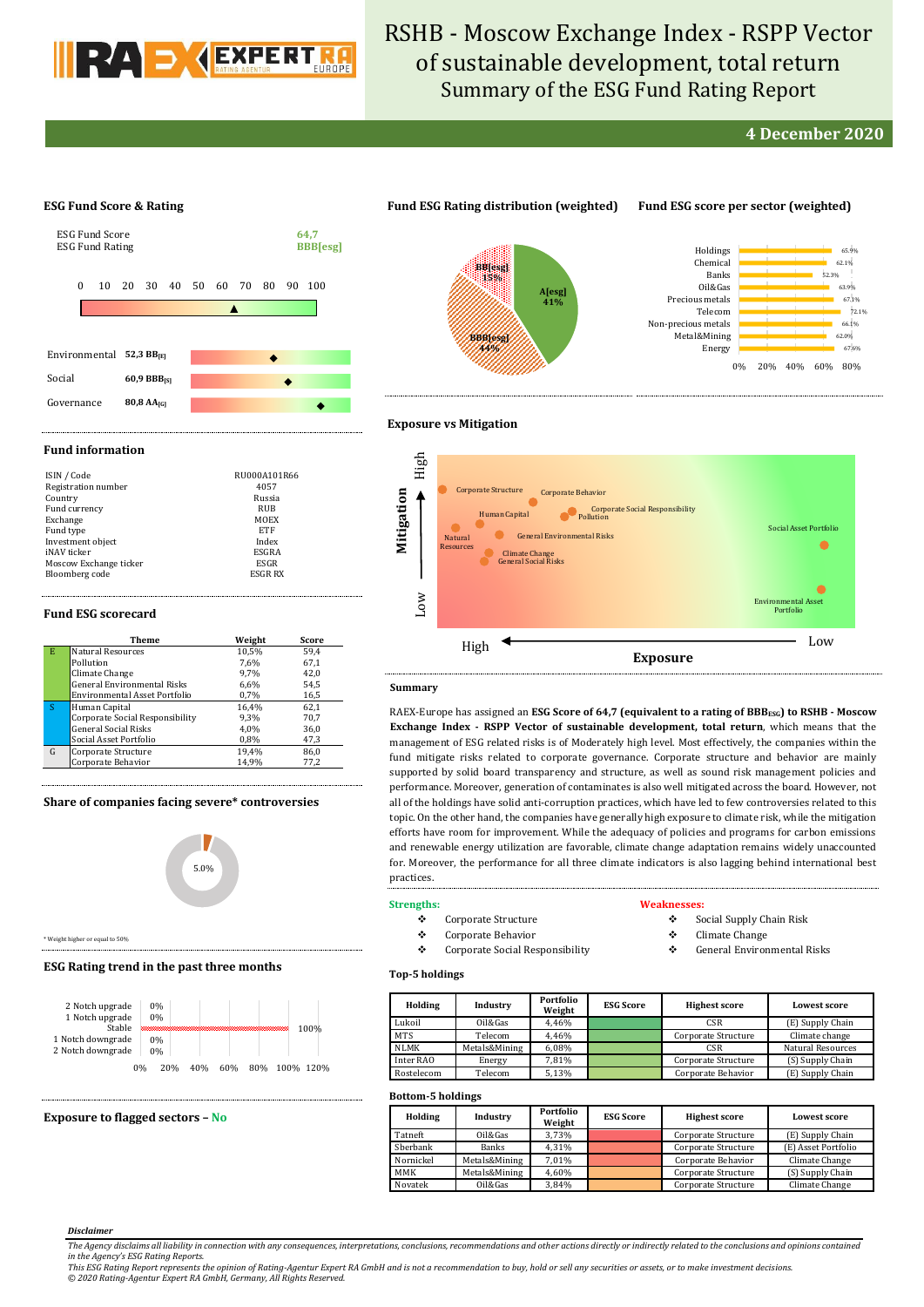

# **Fund ESG scoring per section**

| Holding        | Country | Industry            | Portfolio<br>Weight* | ESG<br>Score | Natural Resources | Pollution | Climate Change | General Environmental Risks | Environmental asset<br>portfolio | Human Capital | Corporate Social<br>Responsibility | General Social Risks | Social asset portfolio | Corporate Structure | Corporate Behavior |
|----------------|---------|---------------------|----------------------|--------------|-------------------|-----------|----------------|-----------------------------|----------------------------------|---------------|------------------------------------|----------------------|------------------------|---------------------|--------------------|
| Inter RAO      | Russia  | Energy              | 7,81%                |              |                   |           |                |                             | NA                               |               |                                    |                      | NA                     |                     |                    |
| Nornickel      | Russia  | Metals&Mining       | 7,01%                |              |                   |           |                |                             | NA                               |               |                                    |                      | NA                     |                     |                    |
| <b>FGC UES</b> | Russia  | Energy              | 6,88%                |              |                   |           |                |                             | NA                               |               |                                    |                      | NA                     |                     |                    |
| Alrosa         | Russia  | Non-precious metals | 6,61%                |              |                   |           |                |                             | NA                               |               |                                    |                      | NA                     |                     |                    |
| <b>NLMK</b>    | Russia  | Metals&Mining       | 6,08%                |              |                   |           |                |                             | NA                               |               |                                    |                      | NA                     |                     |                    |
| Rostelecom     | Russia  | Telecom             | 5,13%                |              |                   |           |                |                             | NA                               |               |                                    |                      | NA                     |                     |                    |
| Rosseti        | Russia  | Energy              | 5,11%                |              |                   |           |                |                             | NA                               |               |                                    |                      | NA                     |                     |                    |
| Severstal      | Russia  | Metals&Mining       | 4,88%                |              |                   |           |                |                             | NA                               |               |                                    |                      | NA                     |                     |                    |
| MMK            | Russia  | Metals&Mining       | 4,60%                |              |                   |           |                |                             | NA                               |               |                                    |                      | NA                     |                     |                    |
| Polyus         | Russia  | Precious metals     | 4,51%                |              |                   |           |                |                             | NA                               |               |                                    |                      | NA                     |                     |                    |
| Lukoil         | Russia  | Oil&Gas             | 4,46%                |              |                   |           |                |                             | NA                               |               |                                    |                      | $_{\rm NA}$            |                     |                    |
| <b>MTS</b>     | Russia  | Telecom             | 4,46%                |              |                   |           |                |                             | NA                               |               |                                    |                      | NA                     |                     |                    |
| Rosneft        | Russia  | Oil&Gas             | 4,32%                |              |                   |           |                |                             | NA                               |               |                                    |                      | NA                     |                     |                    |
| Rusal          | Russia  | Metals&Mining       | 4,32%                |              |                   |           |                |                             | NA                               |               |                                    |                      | NA                     |                     |                    |
| Sberbank       | Russia  | Banks               | 4,31%                |              |                   |           |                |                             |                                  |               |                                    |                      |                        |                     |                    |
| Phosagro       | Russia  | Chemical            | 4,19%                |              |                   |           |                |                             | NA                               |               |                                    |                      |                        |                     |                    |
| Sistema        | Russia  | Holdings            | 3,96%                |              |                   |           |                |                             |                                  |               |                                    |                      |                        |                     |                    |
| Novatek        | Russia  | Oil&Gas             | 3,84%                |              |                   |           |                |                             | NA                               |               |                                    |                      | NA                     |                     |                    |
| Gazprom        | Russia  | Oil&Gas             | 3,77%                |              |                   |           |                |                             | NA                               |               |                                    |                      | NA                     |                     |                    |
| Tatneft        | Russia  | Oil&Gas             | 3,73%                |              |                   |           |                |                             | NA                               |               |                                    |                      | NA                     |                     |                    |

\* Excludes around 4% of the fund's holdings which are cash.

# *Disclaimer*

*The Agency disclaims all liability in connection with any consequences, interpretations, conclusions, recommendations and other actions directly or indirectly related to the conclusions and opinions contained* 

in the Agency's ESG Rating Reports.<br>This ESG Rating Report represents the opinion of Rating-Agentur Expert RA GmbH and is not a recommendation to buy, hold or sell any securities or assets, or to make investment decisions.